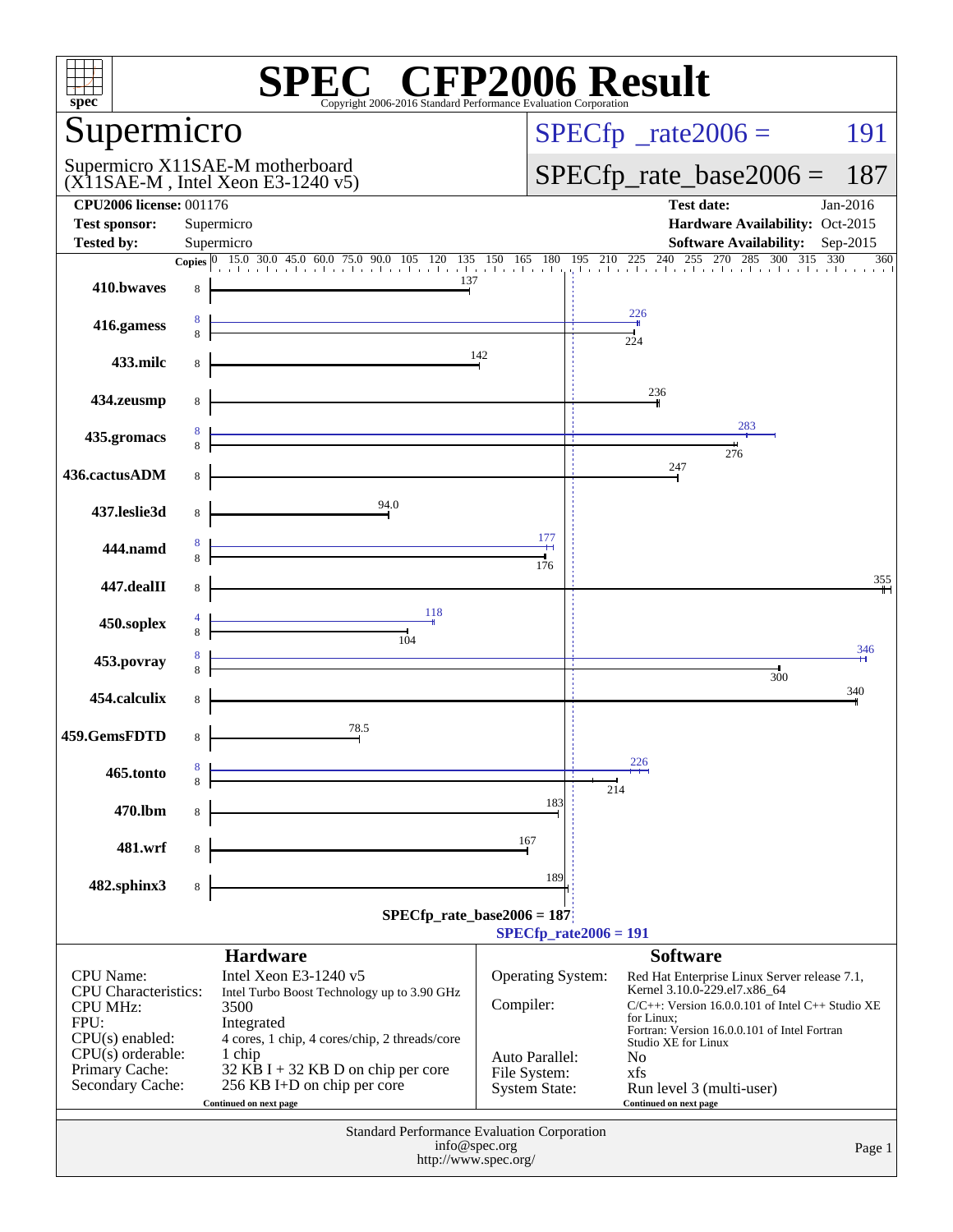

## Supermicro

(X11SAE-M , Intel Xeon E3-1240 v5) Supermicro X11SAE-M motherboard

 $SPECTp_rate2006 = 191$ 

#### [SPECfp\\_rate\\_base2006 =](http://www.spec.org/auto/cpu2006/Docs/result-fields.html#SPECfpratebase2006) 187

| <b>CPU2006 license: 001176</b> |                                    |                                 | <b>Test date:</b><br>$Jan-2016$             |  |  |  |
|--------------------------------|------------------------------------|---------------------------------|---------------------------------------------|--|--|--|
| <b>Test sponsor:</b>           | Supermicro                         | Hardware Availability: Oct-2015 |                                             |  |  |  |
| <b>Tested by:</b>              | Supermicro                         |                                 | <b>Software Availability:</b><br>$Sep-2015$ |  |  |  |
| L3 Cache:                      | 8 MB I+D on chip per chip          | <b>Base Pointers:</b>           | $32/64$ -bit                                |  |  |  |
| Other Cache:                   | None                               | Peak Pointers:                  | $32/64$ -bit                                |  |  |  |
| Memory:                        | 32 GB (2 x 16 GB 2Rx8 PC4-2133P-E) | Other Software:                 | None                                        |  |  |  |
| Disk Subsystem:                | 1 x 400 GB SATA III SSD            |                                 |                                             |  |  |  |
| Other Hardware:                | None                               |                                 |                                             |  |  |  |

**[Results Table](http://www.spec.org/auto/cpu2006/Docs/result-fields.html#ResultsTable)**

| Results Table                                                                                            |                |                |       |                |       |                |              |                          |                |              |                |              |                |              |
|----------------------------------------------------------------------------------------------------------|----------------|----------------|-------|----------------|-------|----------------|--------------|--------------------------|----------------|--------------|----------------|--------------|----------------|--------------|
|                                                                                                          | <b>Base</b>    |                |       |                |       |                | <b>Peak</b>  |                          |                |              |                |              |                |              |
| <b>Benchmark</b>                                                                                         | <b>Copies</b>  | <b>Seconds</b> | Ratio | <b>Seconds</b> | Ratio | <b>Seconds</b> | <b>Ratio</b> | <b>Copies</b>            | <b>Seconds</b> | <b>Ratio</b> | <b>Seconds</b> | <b>Ratio</b> | <b>Seconds</b> | <b>Ratio</b> |
| 410.bwayes                                                                                               | 8              | 796            | 137   | 797            | 136   | 796            | 137          | 8                        | 796            | 137          | 797            | 136          | 796            | <u>137</u>   |
| 416.gamess                                                                                               | 8              | 700            | 224   | 701            | 224   | 702            | 223          | 8                        | 692            | 226          | 694            | 226          | 697            | 225          |
| 433.milc                                                                                                 | 8              | 518            | 142   | 518            | 142   | 518            | 142          | 8                        | 518            | 142          | 518            | 142          | 518            | <u>142</u>   |
| 434.zeusmp                                                                                               | 8              | 309            | 236   | 309            | 236   | 308            | 237          | 8                        | 309            | 236          | 309            | 236          | 308            | 237          |
| 435.gromacs                                                                                              | 8              | 207            | 276   | 205            | 278   | 207            | 276          | 8                        | 202            | 283          | 202            | 283          | 192            | 298          |
| 436.cactusADM                                                                                            | 8              | 387            | 247   | 388            | 246   | 388            | 247          | $\overline{8}$           | 387            | 247          | 388            | 246          | 388            | 247          |
| 437.leslie3d                                                                                             | 8              | 804            | 93.6  | 800            | 94.0  | 798            | 94.2         | 8                        | 804            | 93.6         | 800            | 94.0         | 798            | 94.2         |
| 444.namd                                                                                                 | 8              | 363            | 177   | 365            | 176   | 364            | 176          | 8                        | 355            | 181          | 361            | 177          | 362            | 177          |
| 447.dealII                                                                                               | 8              | 258            | 355   | 255            | 359   | 257            | 355          | 8                        | 258            | 355          | 255            | 359          | 257            | 355          |
| 450.soplex                                                                                               | 8              | 641            | 104   | 642            | 104   | 642            | 104          | $\overline{\mathcal{A}}$ | 283            | 118          | 283            | 118          | 284            | 117          |
| 453.povray                                                                                               | 8              | 142            | 300   | 142            | 300   | 142            | 301          | 8                        | 123            | 346          | 123            | 346          | 124            | 343          |
| 454.calculix                                                                                             | 8              | 194            | 341   | 194            | 340   | 194            | 340          | 8                        | 194            | 341          | 194            | 340          | 194            | <u>340</u>   |
| 459.GemsFDTD                                                                                             | 8              | 1081           | 78.5  | 1081           | 78.5  | 1081           | 78.5         | 8                        | 1081           | 78.5         | 1081           | 78.5         | 1081           | 78.5         |
| 465.tonto                                                                                                | 8              | 390            | 202   | 367            | 215   | 368            | 214          | $\overline{8}$           | 348            | 226          | 356            | 221          | 341            | 231          |
| 470.1bm                                                                                                  | $\overline{8}$ | 599            | 183   | 599            | 183   | 599            | 184          | $\overline{8}$           | 599            | 183          | 599            | 183          | 599            | 184          |
| 481.wrf                                                                                                  | 8              | 534            | 167   | 535            | 167   | 534            | 167          | 8                        | 534            | 167          | 535            | 167          | 534            | 167          |
| 482.sphinx3                                                                                              | $\overline{8}$ | 826            | 189   | 826            | 189   | 827            | 188          | 8                        | 826            | 189          | 826            | 189          | 827            | 188          |
| Results appear in the order in which they were run. Bold underlined text indicates a median measurement. |                |                |       |                |       |                |              |                          |                |              |                |              |                |              |

#### **[Submit Notes](http://www.spec.org/auto/cpu2006/Docs/result-fields.html#SubmitNotes)**

 The taskset mechanism was used to bind copies to processors. The config file option 'submit' was used to generate taskset commands to bind each copy to a specific processor. For details, please see the config file.

#### **[Operating System Notes](http://www.spec.org/auto/cpu2006/Docs/result-fields.html#OperatingSystemNotes)**

Stack size set to unlimited using "ulimit -s unlimited"

#### **[Platform Notes](http://www.spec.org/auto/cpu2006/Docs/result-fields.html#PlatformNotes)**

As tested, the system used a Supermicro CSE-731i-300B chassis. The chassis is configured with 2 PWS-305-PQ redundant power supply, 1 SNK-P0046A4 heatsink, as well as 1 FAN-0108L4 rear cooling fan.

Continued on next page

Standard Performance Evaluation Corporation [info@spec.org](mailto:info@spec.org) <http://www.spec.org/>

Page 2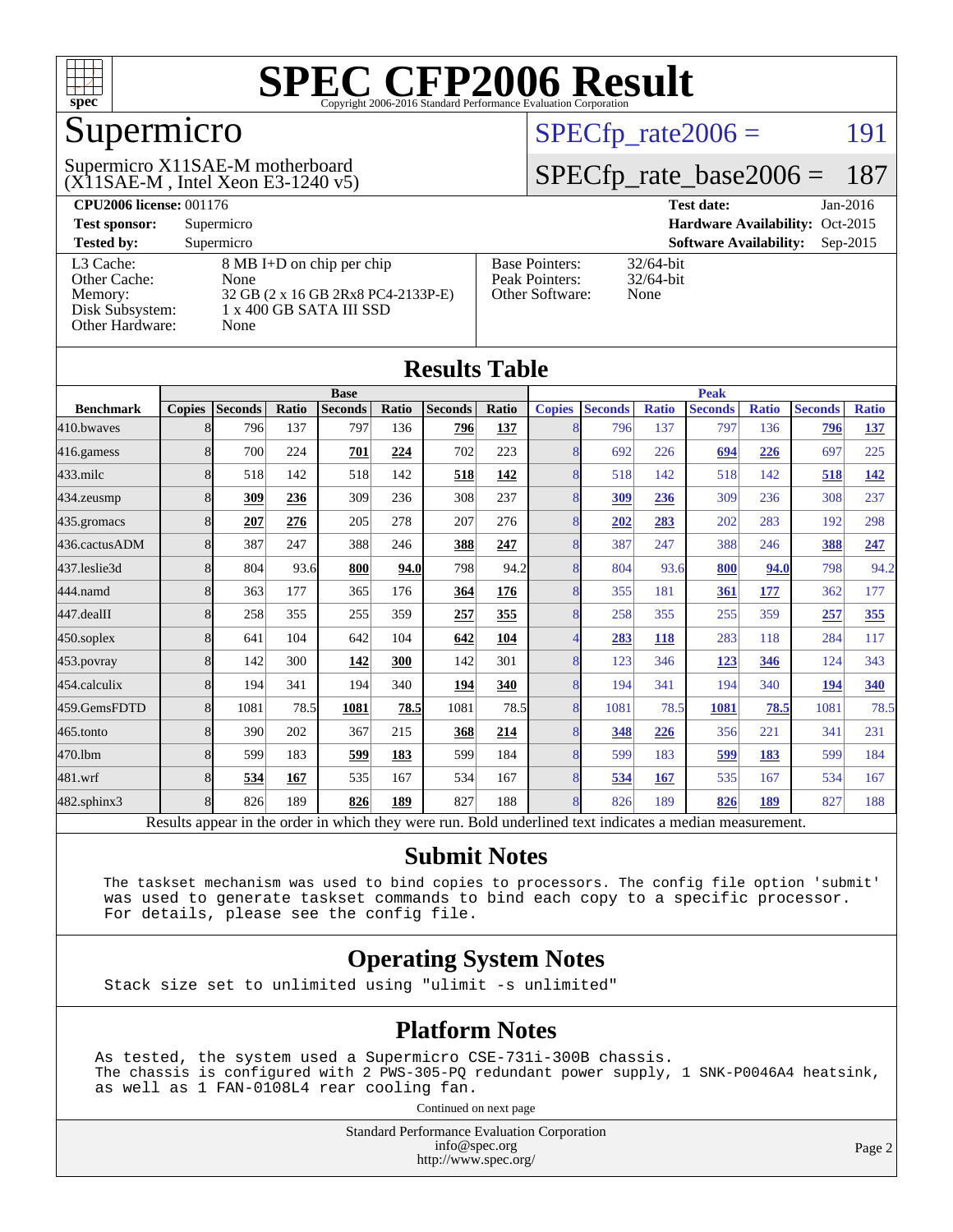

#### Supermicro

 $SPECfp_rate2006 =$  191

(X11SAE-M , Intel Xeon E3-1240 v5) Supermicro X11SAE-M motherboard

[SPECfp\\_rate\\_base2006 =](http://www.spec.org/auto/cpu2006/Docs/result-fields.html#SPECfpratebase2006) 187

**[CPU2006 license:](http://www.spec.org/auto/cpu2006/Docs/result-fields.html#CPU2006license)** 001176 **[Test date:](http://www.spec.org/auto/cpu2006/Docs/result-fields.html#Testdate)** Jan-2016 **[Test sponsor:](http://www.spec.org/auto/cpu2006/Docs/result-fields.html#Testsponsor)** Supermicro Supermicro **[Hardware Availability:](http://www.spec.org/auto/cpu2006/Docs/result-fields.html#HardwareAvailability)** Oct-2015 **[Tested by:](http://www.spec.org/auto/cpu2006/Docs/result-fields.html#Testedby)** Supermicro **Supermicro [Software Availability:](http://www.spec.org/auto/cpu2006/Docs/result-fields.html#SoftwareAvailability)** Sep-2015

#### **[Platform Notes \(Continued\)](http://www.spec.org/auto/cpu2006/Docs/result-fields.html#PlatformNotes)**

Standard Performance Evaluation Corporation [info@spec.org](mailto:info@spec.org) <http://www.spec.org/> Page 3 Sysinfo program /usr/cpu2006/config/sysinfo.rev6914 \$Rev: 6914 \$ \$Date:: 2014-06-25 #\$ e3fbb8667b5a285932ceab81e28219e1 running on X10SRA-01 Sun Jan 31 09:43:37 2016 This section contains SUT (System Under Test) info as seen by some common utilities. To remove or add to this section, see: <http://www.spec.org/cpu2006/Docs/config.html#sysinfo> From /proc/cpuinfo model name : Intel(R) Xeon(R) CPU E3-1240 v5 @ 3.50GHz 1 "physical id"s (chips) 8 "processors" cores, siblings (Caution: counting these is hw and system dependent. The following excerpts from /proc/cpuinfo might not be reliable. Use with caution.) cpu cores : 4 siblings : 8 physical 0: cores 0 1 2 3 cache size : 8192 KB From /proc/meminfo MemTotal: 32760152 kB HugePages\_Total: 0 Hugepagesize: 2048 kB From /etc/\*release\* /etc/\*version\* os-release: NAME="Red Hat Enterprise Linux Server" VERSION="7.1 (Maipo)" ID="rhel" ID\_LIKE="fedora" VERSION\_ID="7.1" PRETTY\_NAME="Red Hat Enterprise Linux Server 7.1 (Maipo)" ANSI\_COLOR="0;31" CPE\_NAME="cpe:/o:redhat:enterprise\_linux:7.1:GA:server" redhat-release: Red Hat Enterprise Linux Server release 7.1 (Maipo) system-release: Red Hat Enterprise Linux Server release 7.1 (Maipo) system-release-cpe: cpe:/o:redhat:enterprise\_linux:7.1:ga:server uname -a: Linux X10SRA-01 3.10.0-229.el7.x86\_64 #1 SMP Thu Jan 29 18:37:38 EST 2015 x86\_64 x86\_64 x86\_64 GNU/Linux run-level 3 Jan 30 21:41 SPEC is set to: /usr/cpu2006<br>Filesystem Type Size Filesystem Type Size Used Avail Use% Mounted on<br>/dev/sda2 xfs 183G 13G 170G 7% / /dev/sda2 xfs 183G 13G 170G 7% / Additional information from dmidecode: Warning: Use caution when you interpret this section. The 'dmidecode' program reads system data which is "intended to allow hardware to be accurately Continued on next page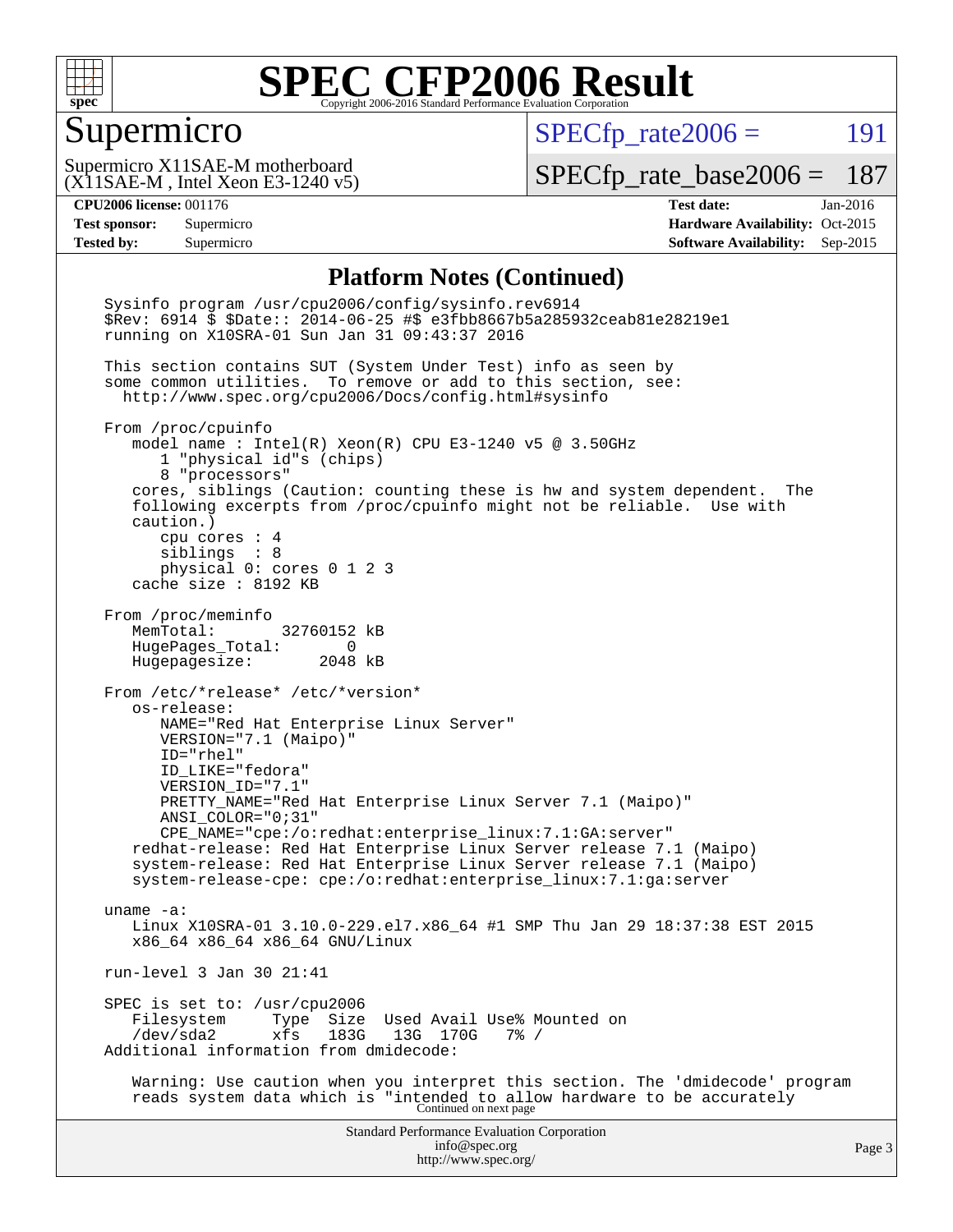

#### Supermicro

 $SPECTp\_rate2006 = 191$ 

(X11SAE-M , Intel Xeon E3-1240 v5) Supermicro X11SAE-M motherboard

[SPECfp\\_rate\\_base2006 =](http://www.spec.org/auto/cpu2006/Docs/result-fields.html#SPECfpratebase2006) 187

**[CPU2006 license:](http://www.spec.org/auto/cpu2006/Docs/result-fields.html#CPU2006license)** 001176 **[Test date:](http://www.spec.org/auto/cpu2006/Docs/result-fields.html#Testdate)** Jan-2016 **[Test sponsor:](http://www.spec.org/auto/cpu2006/Docs/result-fields.html#Testsponsor)** Supermicro Supermicro **[Hardware Availability:](http://www.spec.org/auto/cpu2006/Docs/result-fields.html#HardwareAvailability)** Oct-2015 **[Tested by:](http://www.spec.org/auto/cpu2006/Docs/result-fields.html#Testedby)** Supermicro **Supermicro [Software Availability:](http://www.spec.org/auto/cpu2006/Docs/result-fields.html#SoftwareAvailability)** Sep-2015

#### **[Platform Notes \(Continued\)](http://www.spec.org/auto/cpu2006/Docs/result-fields.html#PlatformNotes)**

 determined", but the intent may not be met, as there are frequent changes to hardware, firmware, and the "DMTF SMBIOS" standard.

 BIOS American Megatrends Inc. 1.0a 12/21/2015 Memory: 2x Not Specified Not Specified 2x Samsung M391A2K43BB1-CPB 16 GB 2 rank 2133 MHz

(End of data from sysinfo program)

#### **[General Notes](http://www.spec.org/auto/cpu2006/Docs/result-fields.html#GeneralNotes)**

Environment variables set by runspec before the start of the run: LD LIBRARY\_PATH = "/usr/cpu2006/libs/32:/usr/cpu2006/libs/64:/usr/cpu2006/sh"

 Binaries compiled on a system with 1x Intel Core i5-4670K CPU + 32GB memory using RedHat EL 7.1 Transparent Huge Pages enabled with: echo always > /sys/kernel/mm/transparent\_hugepage/enabled

**[Base Compiler Invocation](http://www.spec.org/auto/cpu2006/Docs/result-fields.html#BaseCompilerInvocation)**

[C benchmarks](http://www.spec.org/auto/cpu2006/Docs/result-fields.html#Cbenchmarks):  $icc$   $-m64$ 

[C++ benchmarks:](http://www.spec.org/auto/cpu2006/Docs/result-fields.html#CXXbenchmarks) [icpc -m64](http://www.spec.org/cpu2006/results/res2016q1/cpu2006-20160206-38978.flags.html#user_CXXbase_intel_icpc_64bit_bedb90c1146cab66620883ef4f41a67e)

[Fortran benchmarks](http://www.spec.org/auto/cpu2006/Docs/result-fields.html#Fortranbenchmarks): [ifort -m64](http://www.spec.org/cpu2006/results/res2016q1/cpu2006-20160206-38978.flags.html#user_FCbase_intel_ifort_64bit_ee9d0fb25645d0210d97eb0527dcc06e)

[Benchmarks using both Fortran and C](http://www.spec.org/auto/cpu2006/Docs/result-fields.html#BenchmarksusingbothFortranandC): [icc -m64](http://www.spec.org/cpu2006/results/res2016q1/cpu2006-20160206-38978.flags.html#user_CC_FCbase_intel_icc_64bit_0b7121f5ab7cfabee23d88897260401c) [ifort -m64](http://www.spec.org/cpu2006/results/res2016q1/cpu2006-20160206-38978.flags.html#user_CC_FCbase_intel_ifort_64bit_ee9d0fb25645d0210d97eb0527dcc06e)

### **[Base Portability Flags](http://www.spec.org/auto/cpu2006/Docs/result-fields.html#BasePortabilityFlags)**

 410.bwaves: [-DSPEC\\_CPU\\_LP64](http://www.spec.org/cpu2006/results/res2016q1/cpu2006-20160206-38978.flags.html#suite_basePORTABILITY410_bwaves_DSPEC_CPU_LP64) 416.gamess: [-DSPEC\\_CPU\\_LP64](http://www.spec.org/cpu2006/results/res2016q1/cpu2006-20160206-38978.flags.html#suite_basePORTABILITY416_gamess_DSPEC_CPU_LP64) 433.milc: [-DSPEC\\_CPU\\_LP64](http://www.spec.org/cpu2006/results/res2016q1/cpu2006-20160206-38978.flags.html#suite_basePORTABILITY433_milc_DSPEC_CPU_LP64) 434.zeusmp: [-DSPEC\\_CPU\\_LP64](http://www.spec.org/cpu2006/results/res2016q1/cpu2006-20160206-38978.flags.html#suite_basePORTABILITY434_zeusmp_DSPEC_CPU_LP64) 435.gromacs: [-DSPEC\\_CPU\\_LP64](http://www.spec.org/cpu2006/results/res2016q1/cpu2006-20160206-38978.flags.html#suite_basePORTABILITY435_gromacs_DSPEC_CPU_LP64) [-nofor\\_main](http://www.spec.org/cpu2006/results/res2016q1/cpu2006-20160206-38978.flags.html#user_baseLDPORTABILITY435_gromacs_f-nofor_main) 436.cactusADM: [-DSPEC\\_CPU\\_LP64](http://www.spec.org/cpu2006/results/res2016q1/cpu2006-20160206-38978.flags.html#suite_basePORTABILITY436_cactusADM_DSPEC_CPU_LP64) [-nofor\\_main](http://www.spec.org/cpu2006/results/res2016q1/cpu2006-20160206-38978.flags.html#user_baseLDPORTABILITY436_cactusADM_f-nofor_main) 437.leslie3d: [-DSPEC\\_CPU\\_LP64](http://www.spec.org/cpu2006/results/res2016q1/cpu2006-20160206-38978.flags.html#suite_basePORTABILITY437_leslie3d_DSPEC_CPU_LP64) 444.namd: [-DSPEC\\_CPU\\_LP64](http://www.spec.org/cpu2006/results/res2016q1/cpu2006-20160206-38978.flags.html#suite_basePORTABILITY444_namd_DSPEC_CPU_LP64) 447.dealII: [-DSPEC\\_CPU\\_LP64](http://www.spec.org/cpu2006/results/res2016q1/cpu2006-20160206-38978.flags.html#suite_basePORTABILITY447_dealII_DSPEC_CPU_LP64) 450.soplex: [-DSPEC\\_CPU\\_LP64](http://www.spec.org/cpu2006/results/res2016q1/cpu2006-20160206-38978.flags.html#suite_basePORTABILITY450_soplex_DSPEC_CPU_LP64)

Continued on next page

Standard Performance Evaluation Corporation [info@spec.org](mailto:info@spec.org) <http://www.spec.org/>

Page 4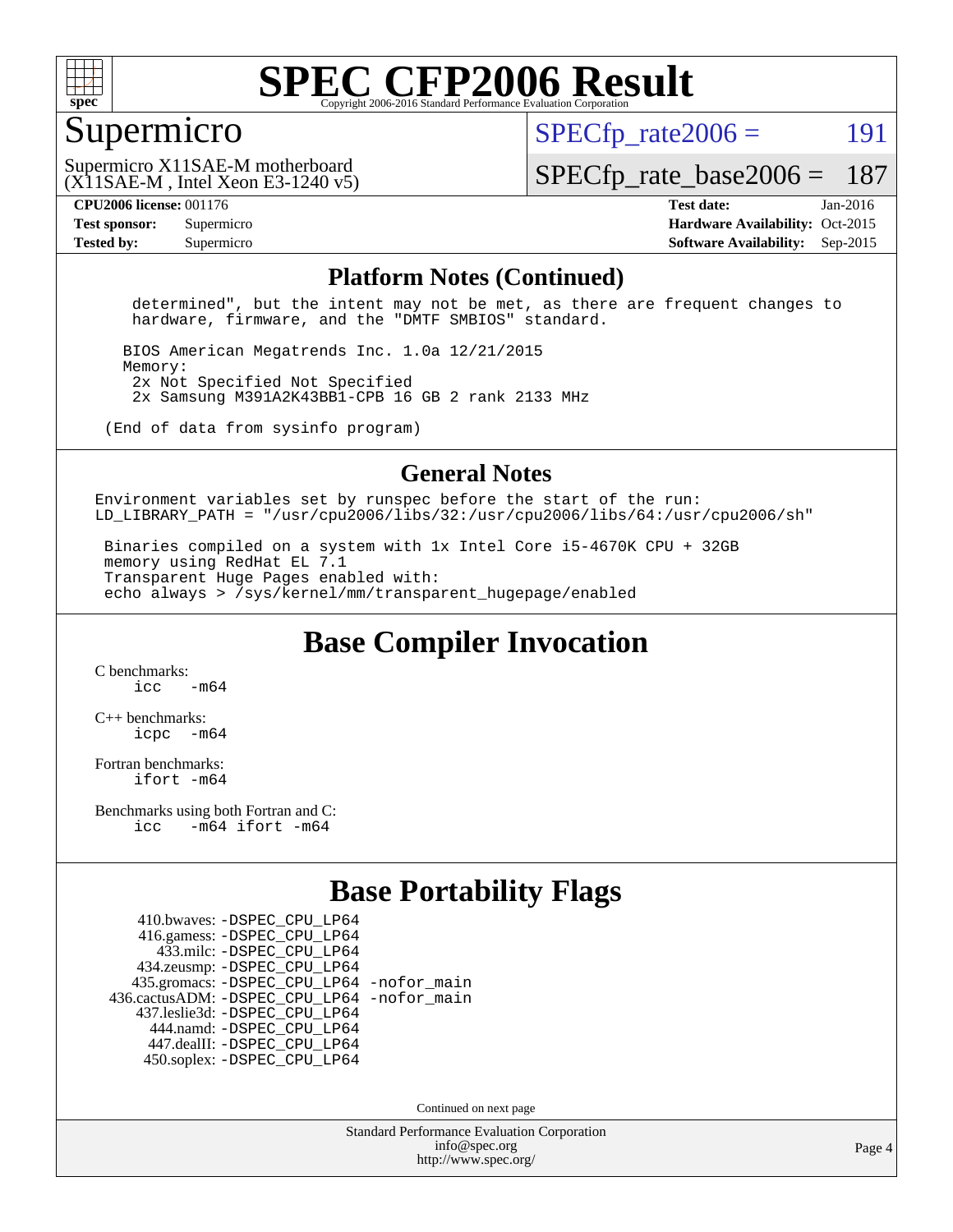

### Supermicro

 $SPECTp\_rate2006 = 191$ 

(X11SAE-M , Intel Xeon E3-1240 v5) Supermicro X11SAE-M motherboard

[SPECfp\\_rate\\_base2006 =](http://www.spec.org/auto/cpu2006/Docs/result-fields.html#SPECfpratebase2006) 187

**[CPU2006 license:](http://www.spec.org/auto/cpu2006/Docs/result-fields.html#CPU2006license)** 001176 **[Test date:](http://www.spec.org/auto/cpu2006/Docs/result-fields.html#Testdate)** Jan-2016 **[Test sponsor:](http://www.spec.org/auto/cpu2006/Docs/result-fields.html#Testsponsor)** Supermicro Supermicro **[Hardware Availability:](http://www.spec.org/auto/cpu2006/Docs/result-fields.html#HardwareAvailability)** Oct-2015 **[Tested by:](http://www.spec.org/auto/cpu2006/Docs/result-fields.html#Testedby)** Supermicro **Supermicro [Software Availability:](http://www.spec.org/auto/cpu2006/Docs/result-fields.html#SoftwareAvailability)** Sep-2015

### **[Base Portability Flags \(Continued\)](http://www.spec.org/auto/cpu2006/Docs/result-fields.html#BasePortabilityFlags)**

 453.povray: [-DSPEC\\_CPU\\_LP64](http://www.spec.org/cpu2006/results/res2016q1/cpu2006-20160206-38978.flags.html#suite_basePORTABILITY453_povray_DSPEC_CPU_LP64) 454.calculix: [-DSPEC\\_CPU\\_LP64](http://www.spec.org/cpu2006/results/res2016q1/cpu2006-20160206-38978.flags.html#suite_basePORTABILITY454_calculix_DSPEC_CPU_LP64) [-nofor\\_main](http://www.spec.org/cpu2006/results/res2016q1/cpu2006-20160206-38978.flags.html#user_baseLDPORTABILITY454_calculix_f-nofor_main) 459.GemsFDTD: [-DSPEC\\_CPU\\_LP64](http://www.spec.org/cpu2006/results/res2016q1/cpu2006-20160206-38978.flags.html#suite_basePORTABILITY459_GemsFDTD_DSPEC_CPU_LP64)

 465.tonto: [-DSPEC\\_CPU\\_LP64](http://www.spec.org/cpu2006/results/res2016q1/cpu2006-20160206-38978.flags.html#suite_basePORTABILITY465_tonto_DSPEC_CPU_LP64) 470.lbm: [-DSPEC\\_CPU\\_LP64](http://www.spec.org/cpu2006/results/res2016q1/cpu2006-20160206-38978.flags.html#suite_basePORTABILITY470_lbm_DSPEC_CPU_LP64)

 481.wrf: [-DSPEC\\_CPU\\_LP64](http://www.spec.org/cpu2006/results/res2016q1/cpu2006-20160206-38978.flags.html#suite_basePORTABILITY481_wrf_DSPEC_CPU_LP64) [-DSPEC\\_CPU\\_CASE\\_FLAG](http://www.spec.org/cpu2006/results/res2016q1/cpu2006-20160206-38978.flags.html#b481.wrf_baseCPORTABILITY_DSPEC_CPU_CASE_FLAG) [-DSPEC\\_CPU\\_LINUX](http://www.spec.org/cpu2006/results/res2016q1/cpu2006-20160206-38978.flags.html#b481.wrf_baseCPORTABILITY_DSPEC_CPU_LINUX) 482.sphinx3: [-DSPEC\\_CPU\\_LP64](http://www.spec.org/cpu2006/results/res2016q1/cpu2006-20160206-38978.flags.html#suite_basePORTABILITY482_sphinx3_DSPEC_CPU_LP64)

#### **[Base Optimization Flags](http://www.spec.org/auto/cpu2006/Docs/result-fields.html#BaseOptimizationFlags)**

[C benchmarks](http://www.spec.org/auto/cpu2006/Docs/result-fields.html#Cbenchmarks):

[-xCORE-AVX2](http://www.spec.org/cpu2006/results/res2016q1/cpu2006-20160206-38978.flags.html#user_CCbase_f-xAVX2_5f5fc0cbe2c9f62c816d3e45806c70d7) [-ipo](http://www.spec.org/cpu2006/results/res2016q1/cpu2006-20160206-38978.flags.html#user_CCbase_f-ipo) [-O3](http://www.spec.org/cpu2006/results/res2016q1/cpu2006-20160206-38978.flags.html#user_CCbase_f-O3) [-no-prec-div](http://www.spec.org/cpu2006/results/res2016q1/cpu2006-20160206-38978.flags.html#user_CCbase_f-no-prec-div) [-opt-prefetch](http://www.spec.org/cpu2006/results/res2016q1/cpu2006-20160206-38978.flags.html#user_CCbase_f-opt-prefetch) [-auto-p32](http://www.spec.org/cpu2006/results/res2016q1/cpu2006-20160206-38978.flags.html#user_CCbase_f-auto-p32) [-ansi-alias](http://www.spec.org/cpu2006/results/res2016q1/cpu2006-20160206-38978.flags.html#user_CCbase_f-ansi-alias) [-opt-mem-layout-trans=3](http://www.spec.org/cpu2006/results/res2016q1/cpu2006-20160206-38978.flags.html#user_CCbase_f-opt-mem-layout-trans_a7b82ad4bd7abf52556d4961a2ae94d5)

[C++ benchmarks:](http://www.spec.org/auto/cpu2006/Docs/result-fields.html#CXXbenchmarks)

[-xCORE-AVX2](http://www.spec.org/cpu2006/results/res2016q1/cpu2006-20160206-38978.flags.html#user_CXXbase_f-xAVX2_5f5fc0cbe2c9f62c816d3e45806c70d7) [-ipo](http://www.spec.org/cpu2006/results/res2016q1/cpu2006-20160206-38978.flags.html#user_CXXbase_f-ipo) [-O3](http://www.spec.org/cpu2006/results/res2016q1/cpu2006-20160206-38978.flags.html#user_CXXbase_f-O3) [-no-prec-div](http://www.spec.org/cpu2006/results/res2016q1/cpu2006-20160206-38978.flags.html#user_CXXbase_f-no-prec-div) [-opt-prefetch](http://www.spec.org/cpu2006/results/res2016q1/cpu2006-20160206-38978.flags.html#user_CXXbase_f-opt-prefetch) [-auto-p32](http://www.spec.org/cpu2006/results/res2016q1/cpu2006-20160206-38978.flags.html#user_CXXbase_f-auto-p32) [-ansi-alias](http://www.spec.org/cpu2006/results/res2016q1/cpu2006-20160206-38978.flags.html#user_CXXbase_f-ansi-alias) [-opt-mem-layout-trans=3](http://www.spec.org/cpu2006/results/res2016q1/cpu2006-20160206-38978.flags.html#user_CXXbase_f-opt-mem-layout-trans_a7b82ad4bd7abf52556d4961a2ae94d5)

[Fortran benchmarks](http://www.spec.org/auto/cpu2006/Docs/result-fields.html#Fortranbenchmarks): [-xCORE-AVX2](http://www.spec.org/cpu2006/results/res2016q1/cpu2006-20160206-38978.flags.html#user_FCbase_f-xAVX2_5f5fc0cbe2c9f62c816d3e45806c70d7) [-ipo](http://www.spec.org/cpu2006/results/res2016q1/cpu2006-20160206-38978.flags.html#user_FCbase_f-ipo) [-O3](http://www.spec.org/cpu2006/results/res2016q1/cpu2006-20160206-38978.flags.html#user_FCbase_f-O3) [-no-prec-div](http://www.spec.org/cpu2006/results/res2016q1/cpu2006-20160206-38978.flags.html#user_FCbase_f-no-prec-div) [-opt-prefetch](http://www.spec.org/cpu2006/results/res2016q1/cpu2006-20160206-38978.flags.html#user_FCbase_f-opt-prefetch)

[Benchmarks using both Fortran and C](http://www.spec.org/auto/cpu2006/Docs/result-fields.html#BenchmarksusingbothFortranandC): [-xCORE-AVX2](http://www.spec.org/cpu2006/results/res2016q1/cpu2006-20160206-38978.flags.html#user_CC_FCbase_f-xAVX2_5f5fc0cbe2c9f62c816d3e45806c70d7) [-ipo](http://www.spec.org/cpu2006/results/res2016q1/cpu2006-20160206-38978.flags.html#user_CC_FCbase_f-ipo) [-O3](http://www.spec.org/cpu2006/results/res2016q1/cpu2006-20160206-38978.flags.html#user_CC_FCbase_f-O3) [-no-prec-div](http://www.spec.org/cpu2006/results/res2016q1/cpu2006-20160206-38978.flags.html#user_CC_FCbase_f-no-prec-div) [-opt-prefetch](http://www.spec.org/cpu2006/results/res2016q1/cpu2006-20160206-38978.flags.html#user_CC_FCbase_f-opt-prefetch) [-auto-p32](http://www.spec.org/cpu2006/results/res2016q1/cpu2006-20160206-38978.flags.html#user_CC_FCbase_f-auto-p32) [-ansi-alias](http://www.spec.org/cpu2006/results/res2016q1/cpu2006-20160206-38978.flags.html#user_CC_FCbase_f-ansi-alias) [-opt-mem-layout-trans=3](http://www.spec.org/cpu2006/results/res2016q1/cpu2006-20160206-38978.flags.html#user_CC_FCbase_f-opt-mem-layout-trans_a7b82ad4bd7abf52556d4961a2ae94d5)

### **[Peak Compiler Invocation](http://www.spec.org/auto/cpu2006/Docs/result-fields.html#PeakCompilerInvocation)**

[C benchmarks](http://www.spec.org/auto/cpu2006/Docs/result-fields.html#Cbenchmarks):  $\text{icc}$   $-\text{m64}$ 

[C++ benchmarks \(except as noted below\):](http://www.spec.org/auto/cpu2006/Docs/result-fields.html#CXXbenchmarksexceptasnotedbelow) [icpc -m64](http://www.spec.org/cpu2006/results/res2016q1/cpu2006-20160206-38978.flags.html#user_CXXpeak_intel_icpc_64bit_bedb90c1146cab66620883ef4f41a67e)

450.soplex: [icpc -m32 -L/opt/intel/compilers\\_and\\_libraries\\_2016/linux/compiler/lib/ia32\\_lin](http://www.spec.org/cpu2006/results/res2016q1/cpu2006-20160206-38978.flags.html#user_peakCXXLD450_soplex_intel_icpc_b4f50a394bdb4597aa5879c16bc3f5c5)

[Fortran benchmarks](http://www.spec.org/auto/cpu2006/Docs/result-fields.html#Fortranbenchmarks): [ifort -m64](http://www.spec.org/cpu2006/results/res2016q1/cpu2006-20160206-38978.flags.html#user_FCpeak_intel_ifort_64bit_ee9d0fb25645d0210d97eb0527dcc06e)

[Benchmarks using both Fortran and C](http://www.spec.org/auto/cpu2006/Docs/result-fields.html#BenchmarksusingbothFortranandC): [icc -m64](http://www.spec.org/cpu2006/results/res2016q1/cpu2006-20160206-38978.flags.html#user_CC_FCpeak_intel_icc_64bit_0b7121f5ab7cfabee23d88897260401c) [ifort -m64](http://www.spec.org/cpu2006/results/res2016q1/cpu2006-20160206-38978.flags.html#user_CC_FCpeak_intel_ifort_64bit_ee9d0fb25645d0210d97eb0527dcc06e)

> Standard Performance Evaluation Corporation [info@spec.org](mailto:info@spec.org) <http://www.spec.org/>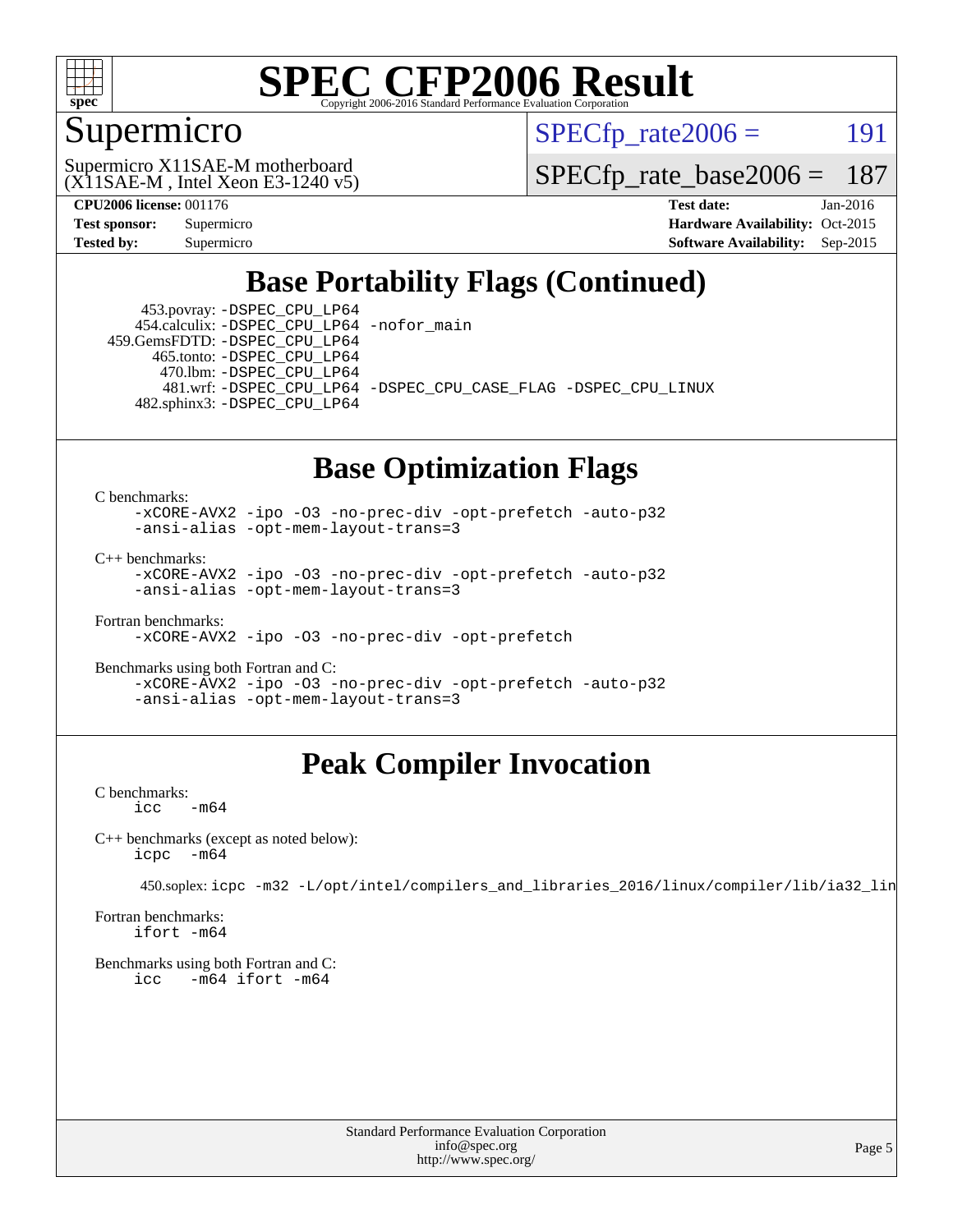

### Supermicro

 $SPECTp\_rate2006 = 191$ 

(X11SAE-M , Intel Xeon E3-1240 v5) Supermicro X11SAE-M motherboard

[SPECfp\\_rate\\_base2006 =](http://www.spec.org/auto/cpu2006/Docs/result-fields.html#SPECfpratebase2006) 187

**[CPU2006 license:](http://www.spec.org/auto/cpu2006/Docs/result-fields.html#CPU2006license)** 001176 **[Test date:](http://www.spec.org/auto/cpu2006/Docs/result-fields.html#Testdate)** Jan-2016 **[Test sponsor:](http://www.spec.org/auto/cpu2006/Docs/result-fields.html#Testsponsor)** Supermicro Supermicro **[Hardware Availability:](http://www.spec.org/auto/cpu2006/Docs/result-fields.html#HardwareAvailability)** Oct-2015 **[Tested by:](http://www.spec.org/auto/cpu2006/Docs/result-fields.html#Testedby)** Supermicro **Supermicro [Software Availability:](http://www.spec.org/auto/cpu2006/Docs/result-fields.html#SoftwareAvailability)** Sep-2015

#### **[Peak Portability Flags](http://www.spec.org/auto/cpu2006/Docs/result-fields.html#PeakPortabilityFlags)**

 410.bwaves: [-DSPEC\\_CPU\\_LP64](http://www.spec.org/cpu2006/results/res2016q1/cpu2006-20160206-38978.flags.html#suite_peakPORTABILITY410_bwaves_DSPEC_CPU_LP64) 416.gamess: [-DSPEC\\_CPU\\_LP64](http://www.spec.org/cpu2006/results/res2016q1/cpu2006-20160206-38978.flags.html#suite_peakPORTABILITY416_gamess_DSPEC_CPU_LP64) 433.milc: [-DSPEC\\_CPU\\_LP64](http://www.spec.org/cpu2006/results/res2016q1/cpu2006-20160206-38978.flags.html#suite_peakPORTABILITY433_milc_DSPEC_CPU_LP64) 434.zeusmp: [-DSPEC\\_CPU\\_LP64](http://www.spec.org/cpu2006/results/res2016q1/cpu2006-20160206-38978.flags.html#suite_peakPORTABILITY434_zeusmp_DSPEC_CPU_LP64) 435.gromacs: [-DSPEC\\_CPU\\_LP64](http://www.spec.org/cpu2006/results/res2016q1/cpu2006-20160206-38978.flags.html#suite_peakPORTABILITY435_gromacs_DSPEC_CPU_LP64) [-nofor\\_main](http://www.spec.org/cpu2006/results/res2016q1/cpu2006-20160206-38978.flags.html#user_peakLDPORTABILITY435_gromacs_f-nofor_main) 436.cactusADM: [-DSPEC\\_CPU\\_LP64](http://www.spec.org/cpu2006/results/res2016q1/cpu2006-20160206-38978.flags.html#suite_peakPORTABILITY436_cactusADM_DSPEC_CPU_LP64) [-nofor\\_main](http://www.spec.org/cpu2006/results/res2016q1/cpu2006-20160206-38978.flags.html#user_peakLDPORTABILITY436_cactusADM_f-nofor_main) 437.leslie3d: [-DSPEC\\_CPU\\_LP64](http://www.spec.org/cpu2006/results/res2016q1/cpu2006-20160206-38978.flags.html#suite_peakPORTABILITY437_leslie3d_DSPEC_CPU_LP64) 444.namd: [-DSPEC\\_CPU\\_LP64](http://www.spec.org/cpu2006/results/res2016q1/cpu2006-20160206-38978.flags.html#suite_peakPORTABILITY444_namd_DSPEC_CPU_LP64) 447.dealII: [-DSPEC\\_CPU\\_LP64](http://www.spec.org/cpu2006/results/res2016q1/cpu2006-20160206-38978.flags.html#suite_peakPORTABILITY447_dealII_DSPEC_CPU_LP64) 450.soplex: [-D\\_FILE\\_OFFSET\\_BITS=64](http://www.spec.org/cpu2006/results/res2016q1/cpu2006-20160206-38978.flags.html#user_peakPORTABILITY450_soplex_file_offset_bits_64_438cf9856305ebd76870a2c6dc2689ab) 453.povray: [-DSPEC\\_CPU\\_LP64](http://www.spec.org/cpu2006/results/res2016q1/cpu2006-20160206-38978.flags.html#suite_peakPORTABILITY453_povray_DSPEC_CPU_LP64) 454.calculix: [-DSPEC\\_CPU\\_LP64](http://www.spec.org/cpu2006/results/res2016q1/cpu2006-20160206-38978.flags.html#suite_peakPORTABILITY454_calculix_DSPEC_CPU_LP64) [-nofor\\_main](http://www.spec.org/cpu2006/results/res2016q1/cpu2006-20160206-38978.flags.html#user_peakLDPORTABILITY454_calculix_f-nofor_main) 459.GemsFDTD: [-DSPEC\\_CPU\\_LP64](http://www.spec.org/cpu2006/results/res2016q1/cpu2006-20160206-38978.flags.html#suite_peakPORTABILITY459_GemsFDTD_DSPEC_CPU_LP64) 465.tonto: [-DSPEC\\_CPU\\_LP64](http://www.spec.org/cpu2006/results/res2016q1/cpu2006-20160206-38978.flags.html#suite_peakPORTABILITY465_tonto_DSPEC_CPU_LP64) 470.lbm: [-DSPEC\\_CPU\\_LP64](http://www.spec.org/cpu2006/results/res2016q1/cpu2006-20160206-38978.flags.html#suite_peakPORTABILITY470_lbm_DSPEC_CPU_LP64) 481.wrf: [-DSPEC\\_CPU\\_LP64](http://www.spec.org/cpu2006/results/res2016q1/cpu2006-20160206-38978.flags.html#suite_peakPORTABILITY481_wrf_DSPEC_CPU_LP64) [-DSPEC\\_CPU\\_CASE\\_FLAG](http://www.spec.org/cpu2006/results/res2016q1/cpu2006-20160206-38978.flags.html#b481.wrf_peakCPORTABILITY_DSPEC_CPU_CASE_FLAG) [-DSPEC\\_CPU\\_LINUX](http://www.spec.org/cpu2006/results/res2016q1/cpu2006-20160206-38978.flags.html#b481.wrf_peakCPORTABILITY_DSPEC_CPU_LINUX) 482.sphinx3: [-DSPEC\\_CPU\\_LP64](http://www.spec.org/cpu2006/results/res2016q1/cpu2006-20160206-38978.flags.html#suite_peakPORTABILITY482_sphinx3_DSPEC_CPU_LP64)

### **[Peak Optimization Flags](http://www.spec.org/auto/cpu2006/Docs/result-fields.html#PeakOptimizationFlags)**

[C benchmarks](http://www.spec.org/auto/cpu2006/Docs/result-fields.html#Cbenchmarks):

 433.milc: basepeak = yes  $470.1$ bm: basepeak = yes  $482$ .sphinx3: basepeak = yes

#### [C++ benchmarks:](http://www.spec.org/auto/cpu2006/Docs/result-fields.html#CXXbenchmarks)

 444.namd: [-xCORE-AVX2](http://www.spec.org/cpu2006/results/res2016q1/cpu2006-20160206-38978.flags.html#user_peakPASS2_CXXFLAGSPASS2_LDFLAGS444_namd_f-xAVX2_5f5fc0cbe2c9f62c816d3e45806c70d7)(pass 2) [-prof-gen:threadsafe](http://www.spec.org/cpu2006/results/res2016q1/cpu2006-20160206-38978.flags.html#user_peakPASS1_CXXFLAGSPASS1_LDFLAGS444_namd_prof_gen_21a26eb79f378b550acd7bec9fe4467a)(pass 1)  $-i\text{po}(pass 2) -03(pass 2) -no-prec-div(pass 2)$  $-i\text{po}(pass 2) -03(pass 2) -no-prec-div(pass 2)$  $-i\text{po}(pass 2) -03(pass 2) -no-prec-div(pass 2)$ [-par-num-threads=1](http://www.spec.org/cpu2006/results/res2016q1/cpu2006-20160206-38978.flags.html#user_peakPASS1_CXXFLAGSPASS1_LDFLAGS444_namd_par_num_threads_786a6ff141b4e9e90432e998842df6c2)(pass 1) [-opt-mem-layout-trans=3](http://www.spec.org/cpu2006/results/res2016q1/cpu2006-20160206-38978.flags.html#user_peakPASS2_CXXFLAGS444_namd_f-opt-mem-layout-trans_a7b82ad4bd7abf52556d4961a2ae94d5)(pass 2) [-prof-use](http://www.spec.org/cpu2006/results/res2016q1/cpu2006-20160206-38978.flags.html#user_peakPASS2_CXXFLAGSPASS2_LDFLAGS444_namd_prof_use_bccf7792157ff70d64e32fe3e1250b55)(pass 2) [-fno-alias](http://www.spec.org/cpu2006/results/res2016q1/cpu2006-20160206-38978.flags.html#user_peakCXXOPTIMIZE444_namd_f-no-alias_694e77f6c5a51e658e82ccff53a9e63a) [-auto-ilp32](http://www.spec.org/cpu2006/results/res2016q1/cpu2006-20160206-38978.flags.html#user_peakCXXOPTIMIZE444_namd_f-auto-ilp32)

447.dealII: basepeak = yes

 450.soplex: [-xCORE-AVX2](http://www.spec.org/cpu2006/results/res2016q1/cpu2006-20160206-38978.flags.html#user_peakPASS2_CXXFLAGSPASS2_LDFLAGS450_soplex_f-xAVX2_5f5fc0cbe2c9f62c816d3e45806c70d7)(pass 2) [-prof-gen:threadsafe](http://www.spec.org/cpu2006/results/res2016q1/cpu2006-20160206-38978.flags.html#user_peakPASS1_CXXFLAGSPASS1_LDFLAGS450_soplex_prof_gen_21a26eb79f378b550acd7bec9fe4467a)(pass 1)  $-i\text{po}(pass 2) -\tilde{O}3(pass 2)$  -no- $\bar{p}rec-div(pass 2)$ [-par-num-threads=1](http://www.spec.org/cpu2006/results/res2016q1/cpu2006-20160206-38978.flags.html#user_peakPASS1_CXXFLAGSPASS1_LDFLAGS450_soplex_par_num_threads_786a6ff141b4e9e90432e998842df6c2)(pass 1) [-opt-mem-layout-trans=3](http://www.spec.org/cpu2006/results/res2016q1/cpu2006-20160206-38978.flags.html#user_peakPASS2_CXXFLAGS450_soplex_f-opt-mem-layout-trans_a7b82ad4bd7abf52556d4961a2ae94d5)(pass 2) [-prof-use](http://www.spec.org/cpu2006/results/res2016q1/cpu2006-20160206-38978.flags.html#user_peakPASS2_CXXFLAGSPASS2_LDFLAGS450_soplex_prof_use_bccf7792157ff70d64e32fe3e1250b55)(pass 2) [-opt-malloc-options=3](http://www.spec.org/cpu2006/results/res2016q1/cpu2006-20160206-38978.flags.html#user_peakOPTIMIZE450_soplex_f-opt-malloc-options_13ab9b803cf986b4ee62f0a5998c2238)

```
 453.povray: -xCORE-AVX2(pass 2) -prof-gen:threadsafe(pass 1)
-no-prec-div(pass 2)-par-num-threads=1(pass 1) -opt-mem-layout-trans=3(pass 2)
-prof-use(pass 2) -unroll4 -ansi-alias
```
Continued on next page

```
Standard Performance Evaluation Corporation
      info@spec.org
   http://www.spec.org/
```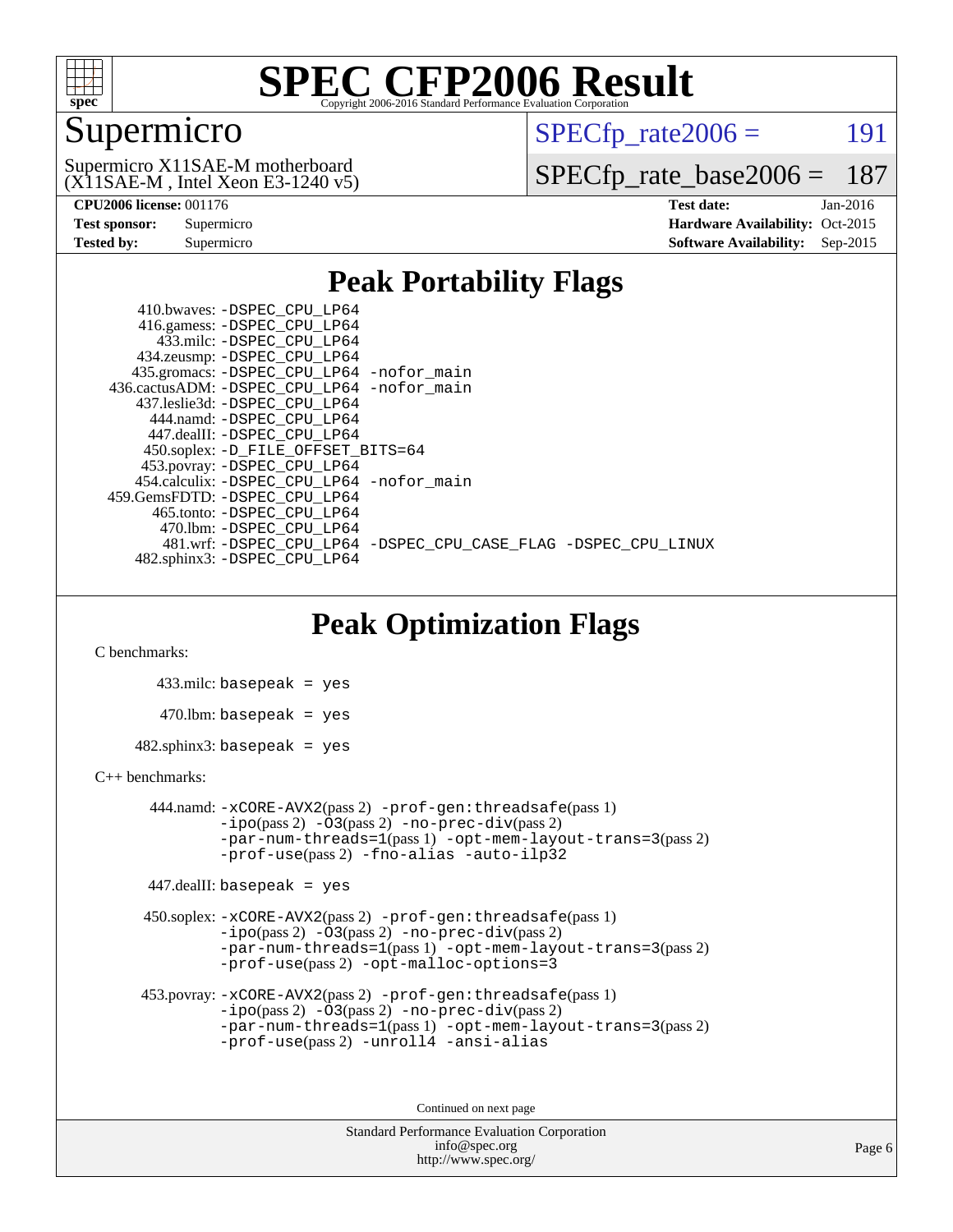

Supermicro

 $SPECTp\_rate2006 = 191$ 

(X11SAE-M , Intel Xeon E3-1240 v5) Supermicro X11SAE-M motherboard

[SPECfp\\_rate\\_base2006 =](http://www.spec.org/auto/cpu2006/Docs/result-fields.html#SPECfpratebase2006) 187

**[CPU2006 license:](http://www.spec.org/auto/cpu2006/Docs/result-fields.html#CPU2006license)** 001176 **[Test date:](http://www.spec.org/auto/cpu2006/Docs/result-fields.html#Testdate)** Jan-2016 **[Test sponsor:](http://www.spec.org/auto/cpu2006/Docs/result-fields.html#Testsponsor)** Supermicro Supermicro **[Hardware Availability:](http://www.spec.org/auto/cpu2006/Docs/result-fields.html#HardwareAvailability)** Oct-2015 **[Tested by:](http://www.spec.org/auto/cpu2006/Docs/result-fields.html#Testedby)** Supermicro **Supermicro [Software Availability:](http://www.spec.org/auto/cpu2006/Docs/result-fields.html#SoftwareAvailability)** Sep-2015

### **[Peak Optimization Flags \(Continued\)](http://www.spec.org/auto/cpu2006/Docs/result-fields.html#PeakOptimizationFlags)**

[Fortran benchmarks](http://www.spec.org/auto/cpu2006/Docs/result-fields.html#Fortranbenchmarks):

 $410.bwaves: basepeak = yes$  416.gamess: [-xCORE-AVX2](http://www.spec.org/cpu2006/results/res2016q1/cpu2006-20160206-38978.flags.html#user_peakPASS2_FFLAGSPASS2_LDFLAGS416_gamess_f-xAVX2_5f5fc0cbe2c9f62c816d3e45806c70d7)(pass 2) [-prof-gen:threadsafe](http://www.spec.org/cpu2006/results/res2016q1/cpu2006-20160206-38978.flags.html#user_peakPASS1_FFLAGSPASS1_LDFLAGS416_gamess_prof_gen_21a26eb79f378b550acd7bec9fe4467a)(pass 1) [-ipo](http://www.spec.org/cpu2006/results/res2016q1/cpu2006-20160206-38978.flags.html#user_peakPASS2_FFLAGSPASS2_LDFLAGS416_gamess_f-ipo)(pass 2) [-O3](http://www.spec.org/cpu2006/results/res2016q1/cpu2006-20160206-38978.flags.html#user_peakPASS2_FFLAGSPASS2_LDFLAGS416_gamess_f-O3)(pass 2) [-no-prec-div](http://www.spec.org/cpu2006/results/res2016q1/cpu2006-20160206-38978.flags.html#user_peakPASS2_FFLAGSPASS2_LDFLAGS416_gamess_f-no-prec-div)(pass 2) [-par-num-threads=1](http://www.spec.org/cpu2006/results/res2016q1/cpu2006-20160206-38978.flags.html#user_peakPASS1_FFLAGSPASS1_LDFLAGS416_gamess_par_num_threads_786a6ff141b4e9e90432e998842df6c2)(pass 1) [-prof-use](http://www.spec.org/cpu2006/results/res2016q1/cpu2006-20160206-38978.flags.html#user_peakPASS2_FFLAGSPASS2_LDFLAGS416_gamess_prof_use_bccf7792157ff70d64e32fe3e1250b55)(pass 2) [-unroll2](http://www.spec.org/cpu2006/results/res2016q1/cpu2006-20160206-38978.flags.html#user_peakOPTIMIZE416_gamess_f-unroll_784dae83bebfb236979b41d2422d7ec2) [-inline-level=0](http://www.spec.org/cpu2006/results/res2016q1/cpu2006-20160206-38978.flags.html#user_peakOPTIMIZE416_gamess_f-inline-level_318d07a09274ad25e8d15dbfaa68ba50) [-scalar-rep-](http://www.spec.org/cpu2006/results/res2016q1/cpu2006-20160206-38978.flags.html#user_peakOPTIMIZE416_gamess_f-disablescalarrep_abbcad04450fb118e4809c81d83c8a1d) 434.zeusmp: basepeak = yes 437.leslie3d: basepeak = yes 459.GemsFDTD: basepeak = yes 465.tonto: [-xCORE-AVX2](http://www.spec.org/cpu2006/results/res2016q1/cpu2006-20160206-38978.flags.html#user_peakPASS2_FFLAGSPASS2_LDFLAGS465_tonto_f-xAVX2_5f5fc0cbe2c9f62c816d3e45806c70d7)(pass 2) [-prof-gen:threadsafe](http://www.spec.org/cpu2006/results/res2016q1/cpu2006-20160206-38978.flags.html#user_peakPASS1_FFLAGSPASS1_LDFLAGS465_tonto_prof_gen_21a26eb79f378b550acd7bec9fe4467a)(pass 1)  $-ipo(pass 2)$  $-ipo(pass 2)$   $-03(pass 2)$   $-no-prec-div(pass 2)$  $-no-prec-div(pass 2)$ [-par-num-threads=1](http://www.spec.org/cpu2006/results/res2016q1/cpu2006-20160206-38978.flags.html#user_peakPASS1_FFLAGSPASS1_LDFLAGS465_tonto_par_num_threads_786a6ff141b4e9e90432e998842df6c2)(pass 1) [-prof-use](http://www.spec.org/cpu2006/results/res2016q1/cpu2006-20160206-38978.flags.html#user_peakPASS2_FFLAGSPASS2_LDFLAGS465_tonto_prof_use_bccf7792157ff70d64e32fe3e1250b55)(pass 2) [-unroll4](http://www.spec.org/cpu2006/results/res2016q1/cpu2006-20160206-38978.flags.html#user_peakOPTIMIZE465_tonto_f-unroll_4e5e4ed65b7fd20bdcd365bec371b81f) [-auto](http://www.spec.org/cpu2006/results/res2016q1/cpu2006-20160206-38978.flags.html#user_peakOPTIMIZE465_tonto_f-auto) [-inline-calloc](http://www.spec.org/cpu2006/results/res2016q1/cpu2006-20160206-38978.flags.html#user_peakOPTIMIZE465_tonto_f-inline-calloc) [-opt-malloc-options=3](http://www.spec.org/cpu2006/results/res2016q1/cpu2006-20160206-38978.flags.html#user_peakOPTIMIZE465_tonto_f-opt-malloc-options_13ab9b803cf986b4ee62f0a5998c2238) [Benchmarks using both Fortran and C](http://www.spec.org/auto/cpu2006/Docs/result-fields.html#BenchmarksusingbothFortranandC): 435.gromacs: [-xCORE-AVX2](http://www.spec.org/cpu2006/results/res2016q1/cpu2006-20160206-38978.flags.html#user_peakPASS2_CFLAGSPASS2_FFLAGSPASS2_LDFLAGS435_gromacs_f-xAVX2_5f5fc0cbe2c9f62c816d3e45806c70d7)(pass 2) [-prof-gen:threadsafe](http://www.spec.org/cpu2006/results/res2016q1/cpu2006-20160206-38978.flags.html#user_peakPASS1_CFLAGSPASS1_FFLAGSPASS1_LDFLAGS435_gromacs_prof_gen_21a26eb79f378b550acd7bec9fe4467a)(pass 1) [-ipo](http://www.spec.org/cpu2006/results/res2016q1/cpu2006-20160206-38978.flags.html#user_peakPASS2_CFLAGSPASS2_FFLAGSPASS2_LDFLAGS435_gromacs_f-ipo)(pass 2) [-O3](http://www.spec.org/cpu2006/results/res2016q1/cpu2006-20160206-38978.flags.html#user_peakPASS2_CFLAGSPASS2_FFLAGSPASS2_LDFLAGS435_gromacs_f-O3)(pass 2) [-no-prec-div](http://www.spec.org/cpu2006/results/res2016q1/cpu2006-20160206-38978.flags.html#user_peakPASS2_CFLAGSPASS2_FFLAGSPASS2_LDFLAGS435_gromacs_f-no-prec-div)(pass 2) [-par-num-threads=1](http://www.spec.org/cpu2006/results/res2016q1/cpu2006-20160206-38978.flags.html#user_peakPASS1_CFLAGSPASS1_FFLAGSPASS1_LDFLAGS435_gromacs_par_num_threads_786a6ff141b4e9e90432e998842df6c2)(pass 1) [-opt-mem-layout-trans=3](http://www.spec.org/cpu2006/results/res2016q1/cpu2006-20160206-38978.flags.html#user_peakPASS2_CFLAGS435_gromacs_f-opt-mem-layout-trans_a7b82ad4bd7abf52556d4961a2ae94d5)(pass 2) [-prof-use](http://www.spec.org/cpu2006/results/res2016q1/cpu2006-20160206-38978.flags.html#user_peakPASS2_CFLAGSPASS2_FFLAGSPASS2_LDFLAGS435_gromacs_prof_use_bccf7792157ff70d64e32fe3e1250b55)(pass 2) [-opt-prefetch](http://www.spec.org/cpu2006/results/res2016q1/cpu2006-20160206-38978.flags.html#user_peakOPTIMIZE435_gromacs_f-opt-prefetch) [-auto-ilp32](http://www.spec.org/cpu2006/results/res2016q1/cpu2006-20160206-38978.flags.html#user_peakCOPTIMIZE435_gromacs_f-auto-ilp32)  $436.cactusADM:basepeak = yes$  454.calculix: basepeak = yes  $481.$ wrf: basepeak = yes The flags files that were used to format this result can be browsed at <http://www.spec.org/cpu2006/flags/Intel-ic16.0-official-linux64.html> <http://www.spec.org/cpu2006/flags/Supermicro-Platform-Settings-V1.2-revH.html>

You can also download the XML flags sources by saving the following links: <http://www.spec.org/cpu2006/flags/Intel-ic16.0-official-linux64.xml> <http://www.spec.org/cpu2006/flags/Supermicro-Platform-Settings-V1.2-revH.xml>